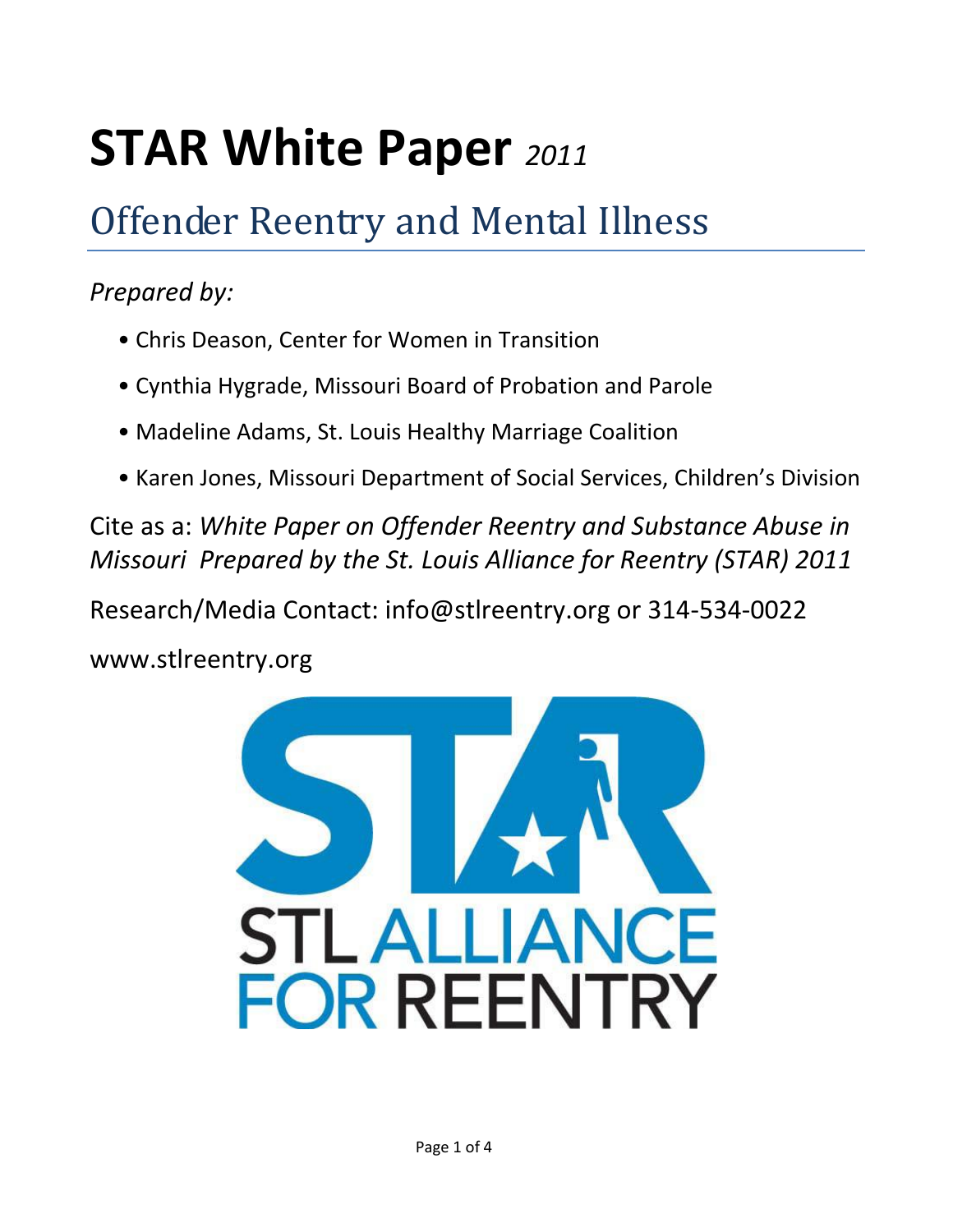*St. Louis Alliance for Reentry (STAR) White Paper Offender Reentry and Mental Illness(State of Missouri) March 2011*



*This paper is one of a series completed by STAR. Other papers on a variety of ex-offender topics may be accessed at [www.stlreentry.org](http://www.stlreentry.org/).* 

## **OFFENDER REENTRY AND MENTAL ILLNESS**

**The incidence of mental illness in prison is six times higher than the general population of Missouri.** According to the National Alliance on Mental Illness, 223,000 adults live with serious mental illness in Missouri, or 4% of the state's population. In contrast, 7,200 adults with a mental illness were incarcerated in Missouri's prisons during 2008, representing 24% of the total prison population (1).

**Rate of offenders considered mentally ill is on the rise.** In 2009, 17% of all admissions to Missouri's prisons were considered mentally ill compared to 9% admitted in 2000. This trend is expected to continue (2).

**Missouri's offenders are given a "mentally ill" classification when they score between a three and five on a mental health scale.** During the intake process for an offender sent to prison, an assessment is done to classify his or her mental health. Originally used for the purpose of coordinating housing for offenders upon release, the mental health scale is currently used to categorize general the mental capacity of offenders. The Missouri Department of Corrections Mental Health Classification is as follows (3):

- MH-1: No MH needs
- MH-2: Mild or occasional needs
- MH-3: Moderate needs, usually includes psychotropic medication, offender is seen once a month by a psychiatrist while incarcerated, generally stable if treated
- MH-4: Serious needs, medication, illness not adequately controlled, specialized housing may be needed
- MH-5: Very poor functioning, specialized housing required. Offenders in this category are incarcerated at Biggs in Fulton, Missouri or Correctional Treatment Center in Famington, Missouri

**Females admitted with mental illness more than double that of males.** In 2009, 35% of females were admitted with mental illnesss, up from 16% in 2000. In comparison, 14% males admitted as mentally ill in 2009, up from 8% in 2000. Women are more likely to be sole caretaker of children causing additional instability and trauma to families. In addition, female offenders are more likely to have suffered past trauma and abuse (4).

**Spending on mental health treatment inside prisons contributes significantly to state spending on correctional systems.** Missouri budgeted \$664,563 for corrections in 2010 (5). Of this amount, \$23,632,641 was attributed to mental health treatment costs (6).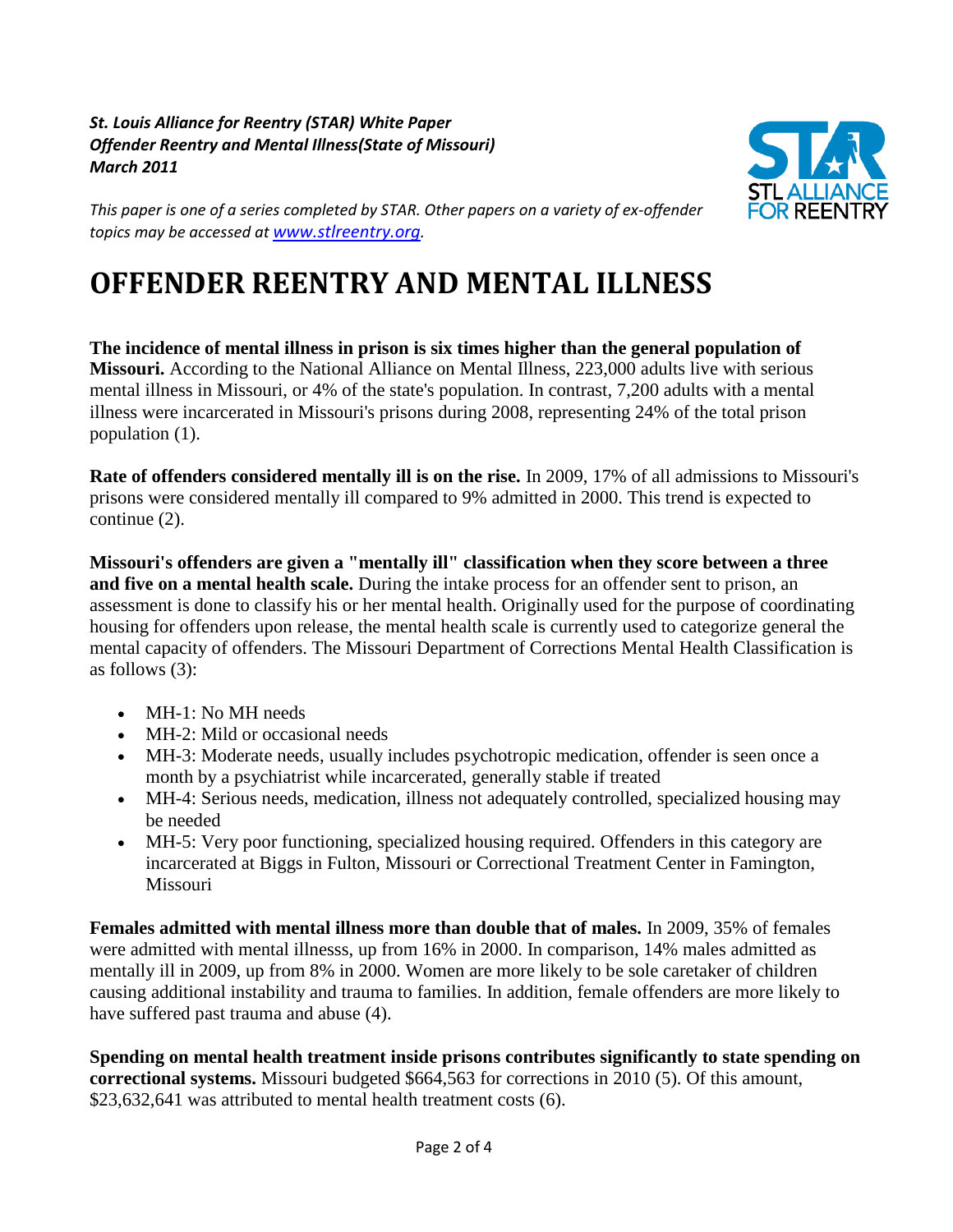**The recidivism rate is higher for offenders with mental illness.** Over 75% of Missouri inmates with mental illness have a history of contracts with the criminal justice system. Between 2005-2009, 15% of offenders released posessed a mental illness. Of this 15%, an estimated 57% returned to prison within 3 years of their release date (7). Those who return to prison often have been unable to comply with conditions of probation or parole due to mental illness factors.

**Substance abuse is likely in prisons with mental illness.** Over 75% of prisoners with serious mental illness also have a substance abuse disorder (8). The prevalence of substance use disorder in prisoners with schizophrenia is 50%, bipolar 60%, and posttraumatic stress 60-80% (9).

**Offenders who are mentally ill face unique challenges upon return to the community.** When mentally ill offenders are released in Missouri, they leave with a 30-day supply of medication. Due to the length of time it takes to secure an appointment with a psychiatrist and obtain a prescription re-fill, this makes it difficult to keep taking the medication consistently. It is also common for mentally ill offenders to not receive necessary medical services after release due to employment barriers, lack of insurance, and inability to pay for treatment. Misconceptions and myths about mental illness can also contribute to the issues offenders face upon release, and can increase the stigma leading some to feel ashamed and not seek needed services. Funding for treatment services through Missouri Department of Mental Health is shrinking, and as a result, access to resources is limited.

**Promising practices exist in Missouri as it takes steps to improve access to services.** Seriously mentally ill people need guidance to navigate through needed services. The Missouri Department of Corrections has partnered with the Missouri Deparment of Mental Health to provide continuity of care from prison to the community for seriously mentally ill offenders. Prior to release, the Missouri Coalition of Community Mental Health Centers (CMHC) links the offender to mental health services within the community they will reside. In 2009, it was recommended that offenders be provided with 90 days of medication, along with 90 days of psychiatric services and one year of case management upon release, to ensure there is no interruption in the flow of treatment. Other services may also be provided on a case-by-case basis and staff training to recognize mental health problems is essential.

*Through the cooperative efforts of Departments of Corrections and Mental Health and CMHC, it is expected that care and access to services could significantly reduce recidivism among the severely mentally ill in Missouri. In 2009, 1,221 offenders were served, and the success rate (those who were not incarcerated during that year) was 62%. This represents a substantial savings for taxpayers, as the return rate in previous years was significantly higher (10). Two such re-entry programs in Missouri are the MH-4 and Community Mental Health Projects. In 2006, recidivism after two years for those receiving MH-4 services was 38% compared to 44% for those not receiving services (11).*

1. National Alliance for Mental Health. (2010). State Statistics: Missouri. Retrieved October 1, 2010 from http://www.nami.org/contentManagement/ContentDisplay.cfm?ContentFileID93504

<sup>2</sup> Missouri Department of Corrections. (2010). Profile of the Institutional and Supervised Offender Population on June 30, 2009. Retrieved October 1, 2010 from www.doc.mo.gov.

<sup>3.</sup> Markway, G. (2010). Re-entry of Mentally Ill Offenders. Power Point presentation.

<sup>4.</sup> Missouri Department of Corrections. (2010).